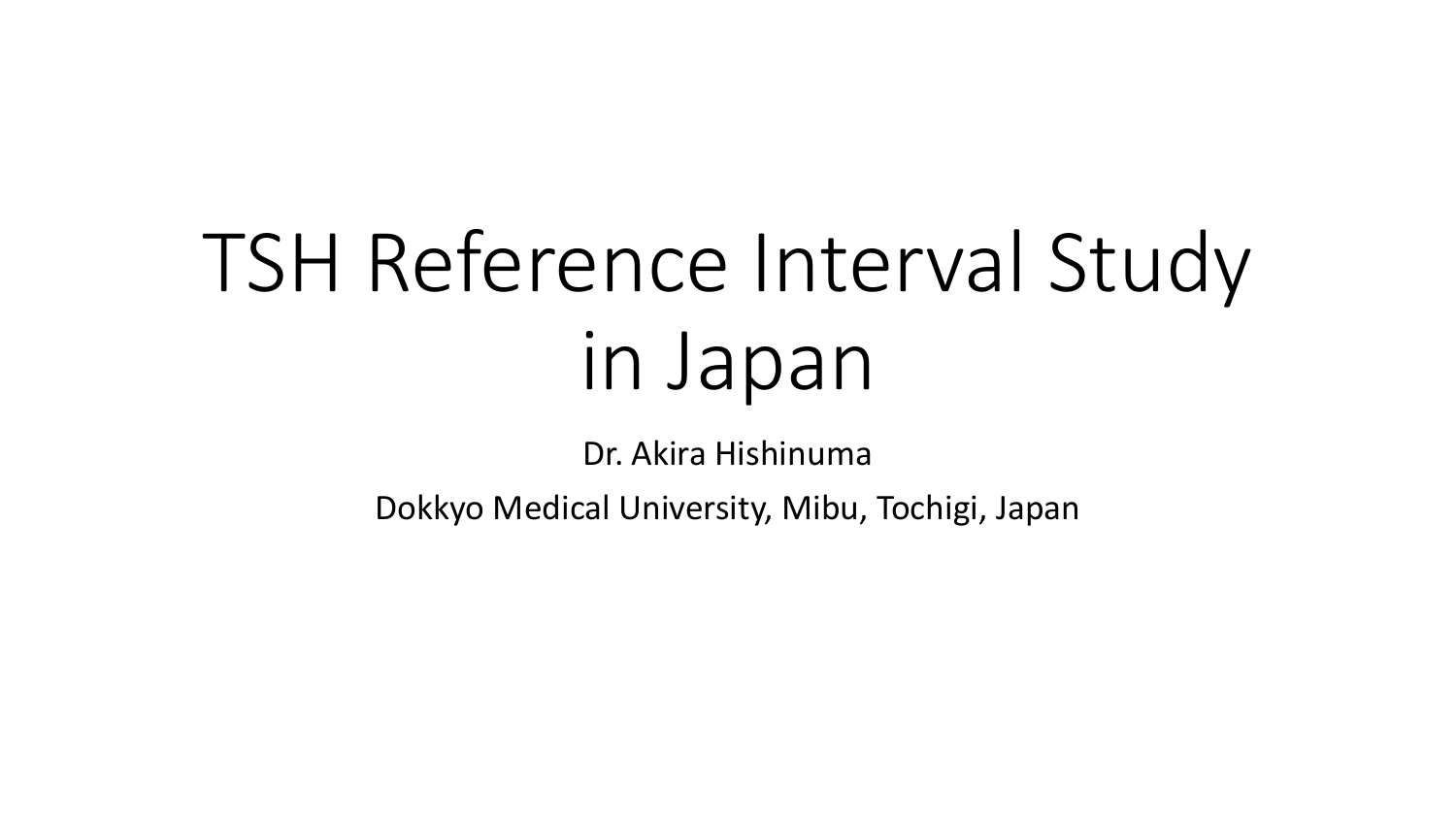## Background

- IFCC C-STFT (International Federation of Clinical Chemistry and Laboratory Medicine Standardization of Thyroid Function Tests) performed TSH harmonization study (phase IV, Clin Chem 2017;63:1248-60), which enabled 13 IVD manufacturers to report harmonized TSH values to clinicians.
- Japan Thyroid Association, Japan Society of Clinical Chemistry, Japanese Society of Laboratory Medicine, and Japanese Committee for Clinical Laboratory Standards, represented by Akira Hishinuma, approached Ministry of Health, Labour and Welfare of Japanese government (MHLW) to have TSH measurements harmonized.
- MHLW contacted Japan Association of Clinical Reagents Industries (JACRI).
- JACRI (all IVD companies) agreed to harmonize TSH.
- Committee of Standardization of Japanese Society of Laboratory Medicine planned and conducted the study with 10 IVD manufactures who have sales permission by MHLW.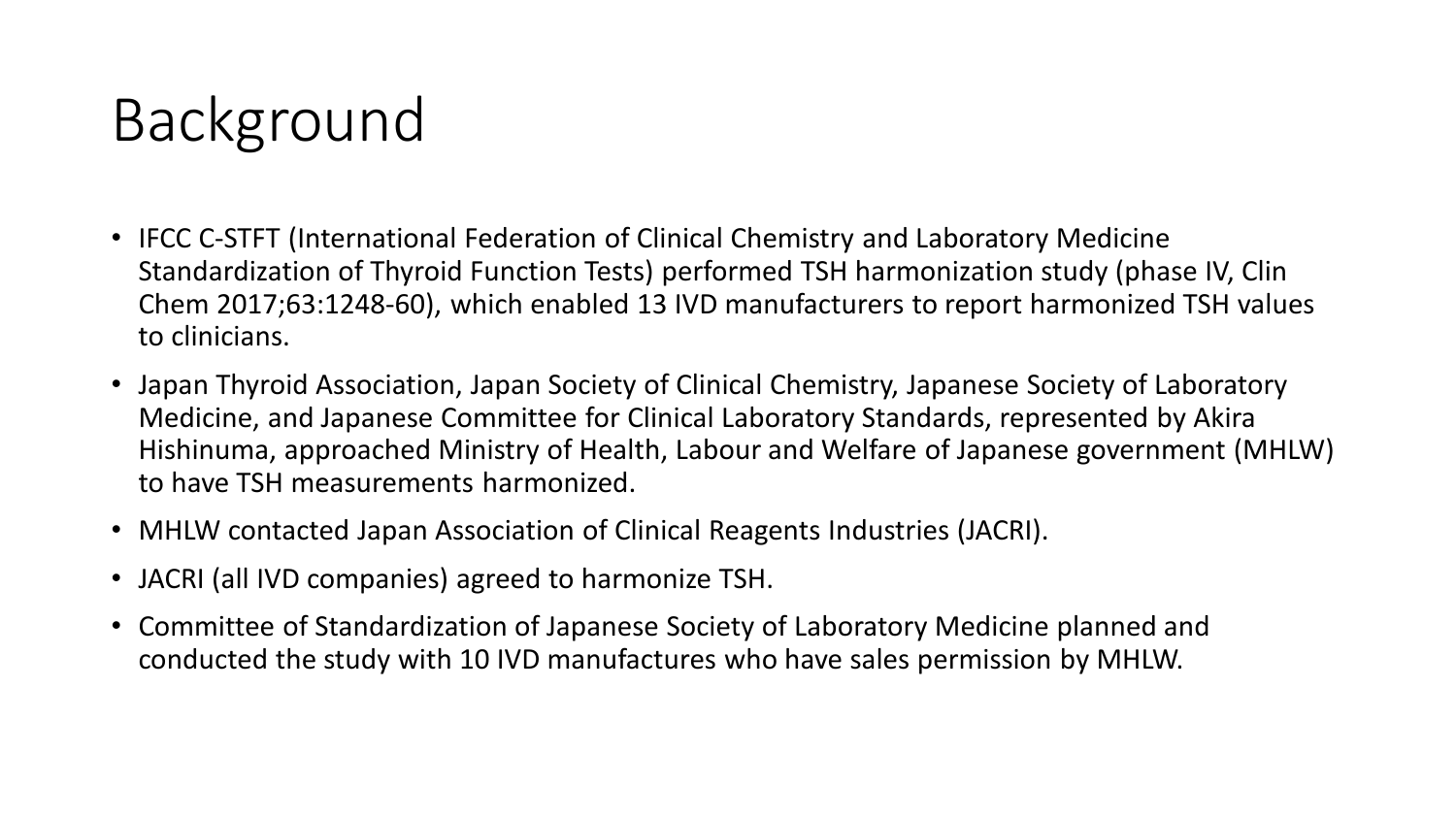## Study Population

- 120 healthy individuals
	- Ages 20-60, Average BMI 21
	- No thyroid illness or serious disease (i.e. hepatic, renal, diabetes, endocrine, and others) is diagnosed to avoid nonthyroid illness.
	- No medication which affects thyroid function
	- No radiological examination with contrast medium containing iodide or radiation therapy in the neck
	- No OCT drugs for weight loss (Chinese drugs may contain thyroid hormone itself)
	- Not pregnant or lactating
	- Living in Japan
	- Normal values for total protein, AST, ALT, γ-GTP, Cre, Glucose, Na, K, Cl, Triglyceride, Total cholesterol, HBsAg, HCV Ab, HIV, TPO Ab, Tg Ab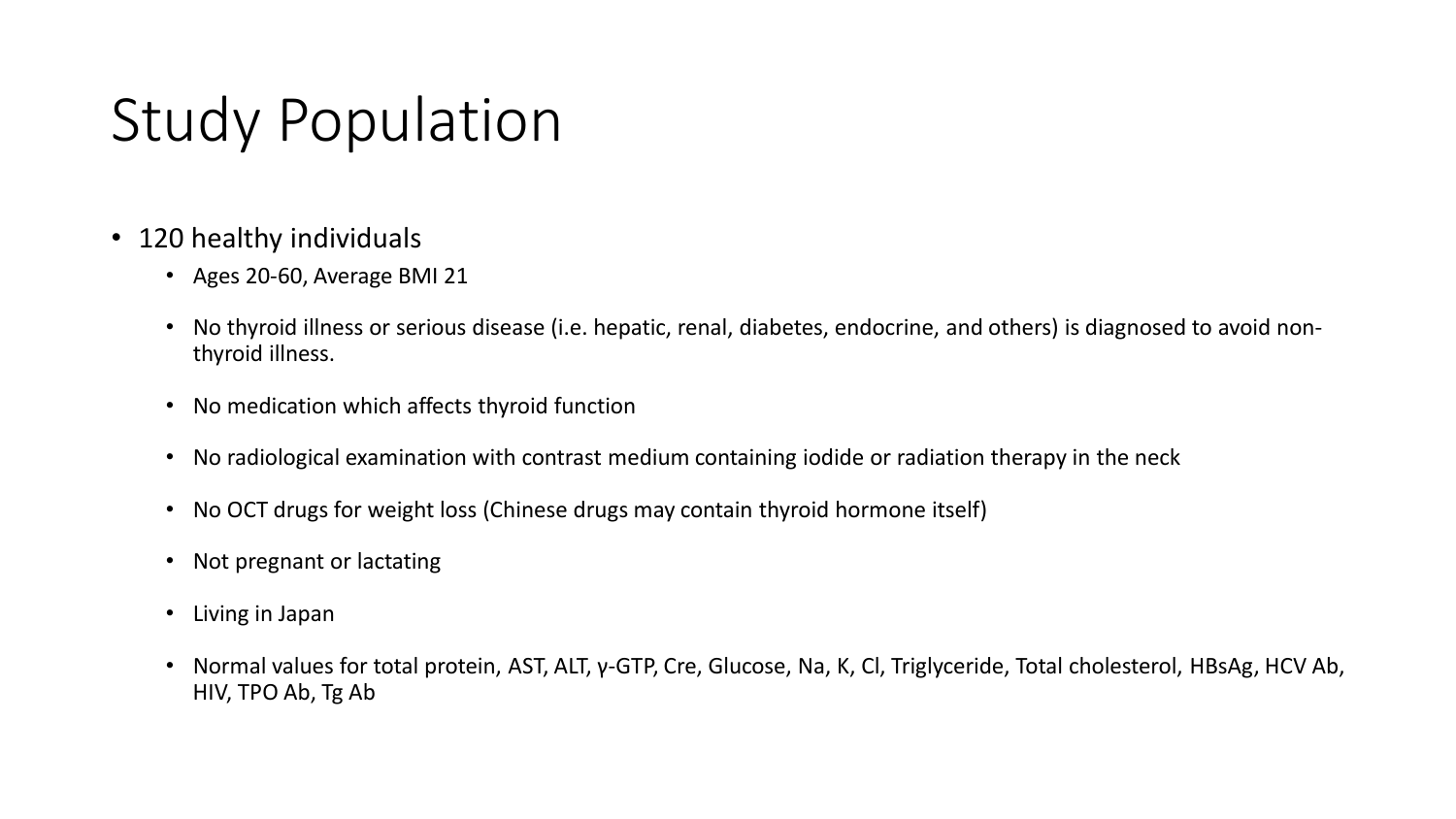

Distribution of reported results by manufacturer

The mean average differences of the IVD manufacturers from APTM10 were from -5.15% to 7.29%, whereas the highest SD of the IVD manufacturers was 9.27%.

Therefore, we judged that the phase IV study of C-STFT is assured

and the re-calibrated values will be used without further adjustment in Japan.